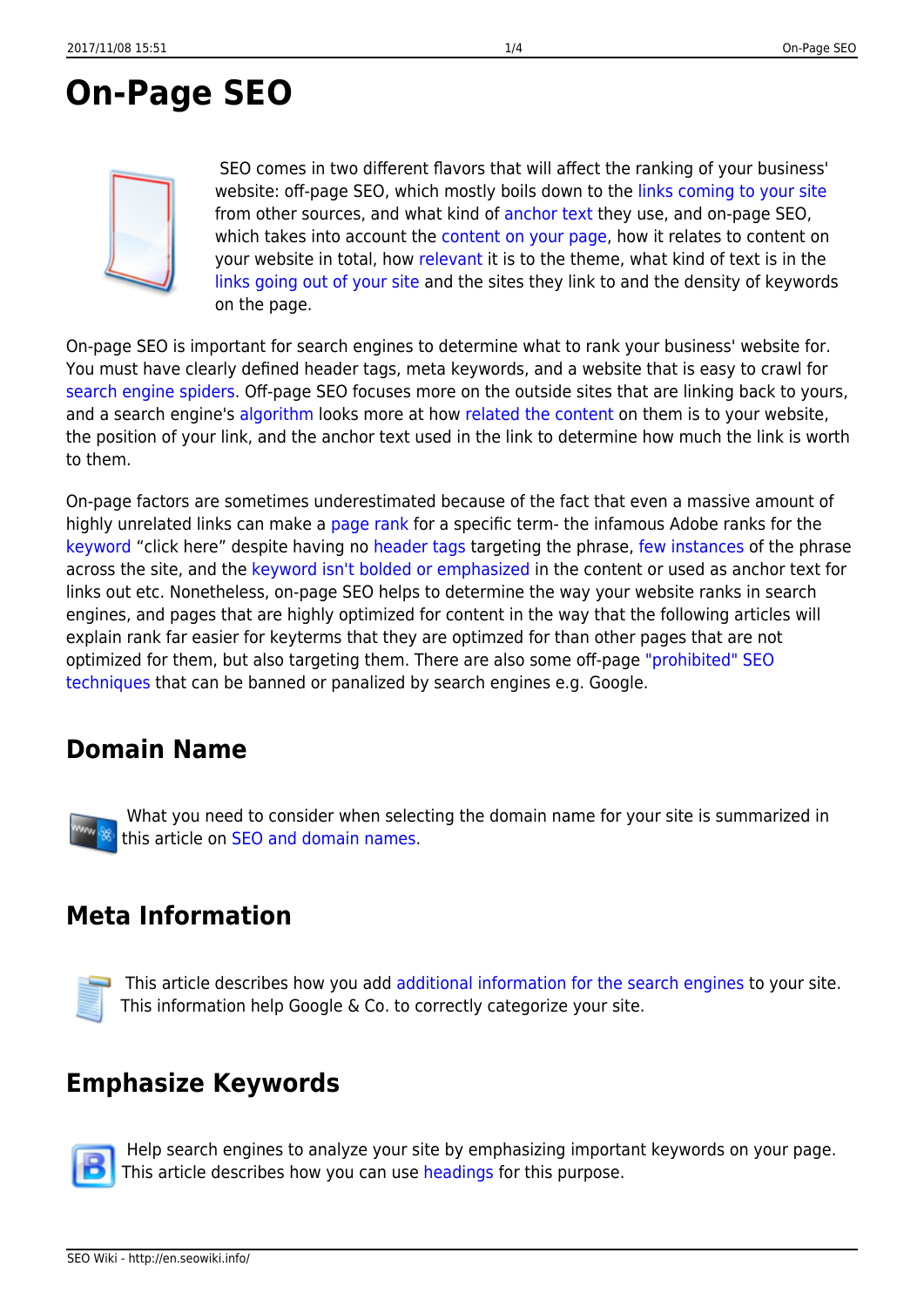### **Internal Links**



Whatdo you need to consider when creating internal links (i.e., links from your site to pages within your site)? How can you use those links to help a search engine to find relevant content more easily? These and other related topics are covered in our [article on internal links](http://en.seowiki.info/onpage_seo/internal_links).

## **Outbound Links**



In this article you will learn why you should [include outbound links](http://en.seowiki.info/onpage_seo/outbound_links) on your pages and what you need to consider by doing so.

### **Content**



Learnwhat [unique content](http://en.seowiki.info/onpage_seo/page_content) is and why it is important for your search engine ranking.

#### **Images and Videos**

 Images and videos are an important part of every Web site. However, the search engines are [n](http://en.seowiki.info/onpage_seo/pictures)ot able to analyze those objects without your help. We discuss how you can [make your](http://en.seowiki.info/onpage_seo/pictures) [images and videos analyzable](http://en.seowiki.info/onpage_seo/pictures).

### **All Articles in This Category**

#### A

[Adsense](http://en.seowiki.info/onpage_seo/adsense)

D

- [Displaying External Web](http://en.seowiki.info/onpage_seo/integrating_web_feeds) [Feeds](http://en.seowiki.info/onpage_seo/integrating_web_feeds)
- [Domain Age](http://en.seowiki.info/onpage_seo/domain_age)
- [Domain History](http://en.seowiki.info/onpage_seo/domain_history)

G

- [Google Analytics](http://en.seowiki.info/onpage_seo/google_analytics)
- [Great Site and Page](http://en.seowiki.info/onpage_seo/page_content) **[Content](http://en.seowiki.info/onpage_seo/page_content)**

H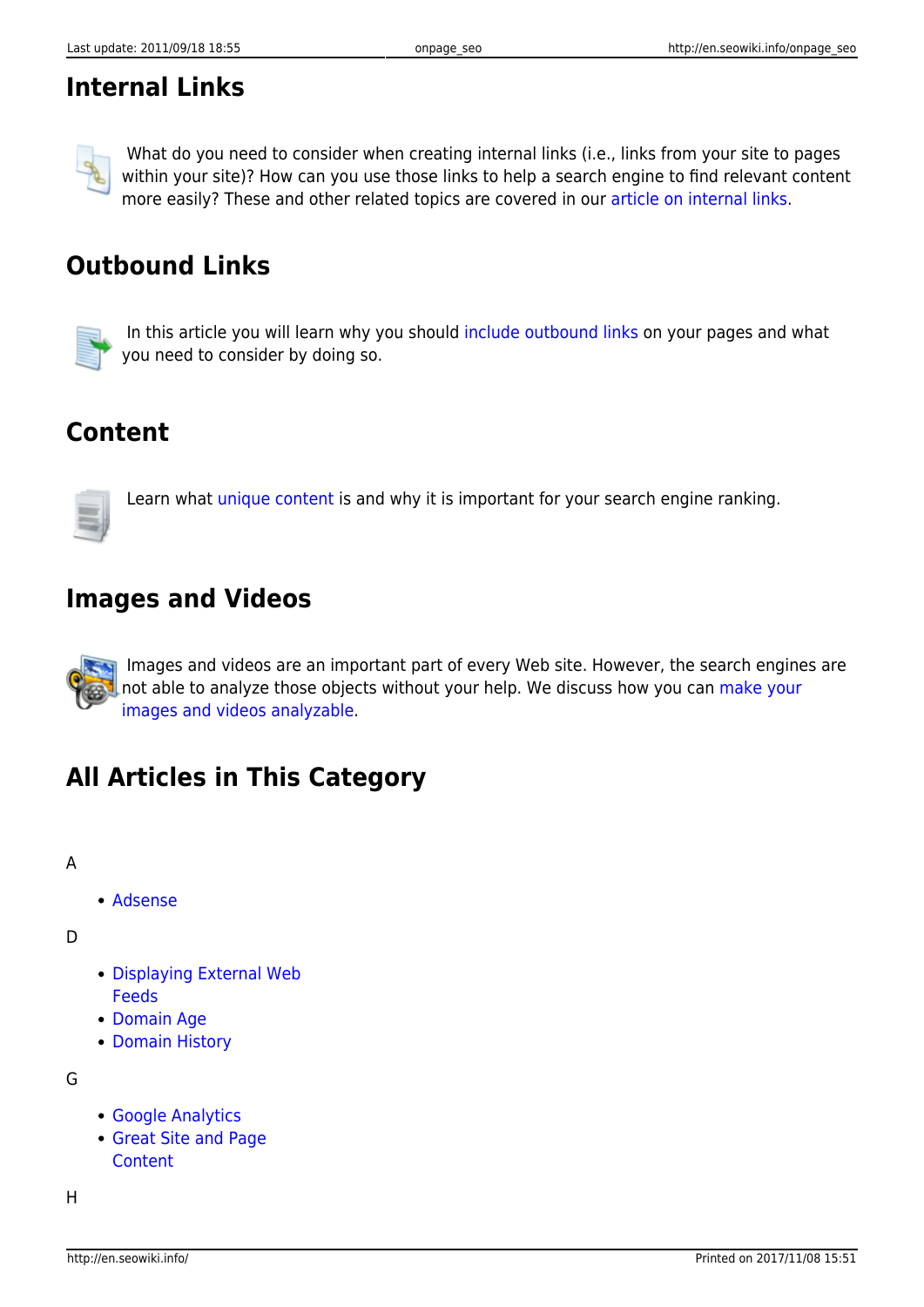- [Hidden Text](http://en.seowiki.info/onpage_seo/hidden_text)
- [How to Choose SEO](http://en.seowiki.info/onpage_seo/keywords) [Keywords for Your Business](http://en.seowiki.info/onpage_seo/keywords) **[Website](http://en.seowiki.info/onpage_seo/keywords)**

#### I

- [Images, Videos, and SEO](http://en.seowiki.info/onpage_seo/pictures)
- [Integrating External Web](http://en.seowiki.info/onpage_seo/web_feeds) [Feeds](http://en.seowiki.info/onpage_seo/web_feeds)

K

• [Keyword Density](http://en.seowiki.info/onpage_seo/keyword_density)

N

• [Number of Content Updates](http://en.seowiki.info/onpage_seo/number_content_updates)

#### O

- [Optimized PDFs](http://en.seowiki.info/onpage_seo/optimized_pdfs)
- [Outbound Links](http://en.seowiki.info/onpage_seo/outbound_links)
- [Outbound Links to Spam](http://en.seowiki.info/onpage_seo/outbound_links_spam) [Pages](http://en.seowiki.info/onpage_seo/outbound_links_spam)

S

• [SEO Optimization using](http://en.seowiki.info/onpage_seo/meta_information) [HTML Meta Tags](http://en.seowiki.info/onpage_seo/meta_information)

S cont.

- [Server Downtime](http://en.seowiki.info/onpage_seo/server_downtime)
- [Server Neighborhood](http://en.seowiki.info/onpage_seo/domain_neighborhood)
- [Site Performance](http://en.seowiki.info/onpage_seo/site_performance)

T

- [The Importance of](http://en.seowiki.info/onpage_seo/headings) [Headings and Highlighted](http://en.seowiki.info/onpage_seo/headings) [Keywords](http://en.seowiki.info/onpage_seo/headings)
- [The Right Domain for SEO](http://en.seowiki.info/onpage_seo/domain_name)

W

- [Website Design](http://en.seowiki.info/onpage_seo/website_design)
- [What Makes a Great](http://en.seowiki.info/onpage_seo/great_website) [Website?](http://en.seowiki.info/onpage_seo/great_website)